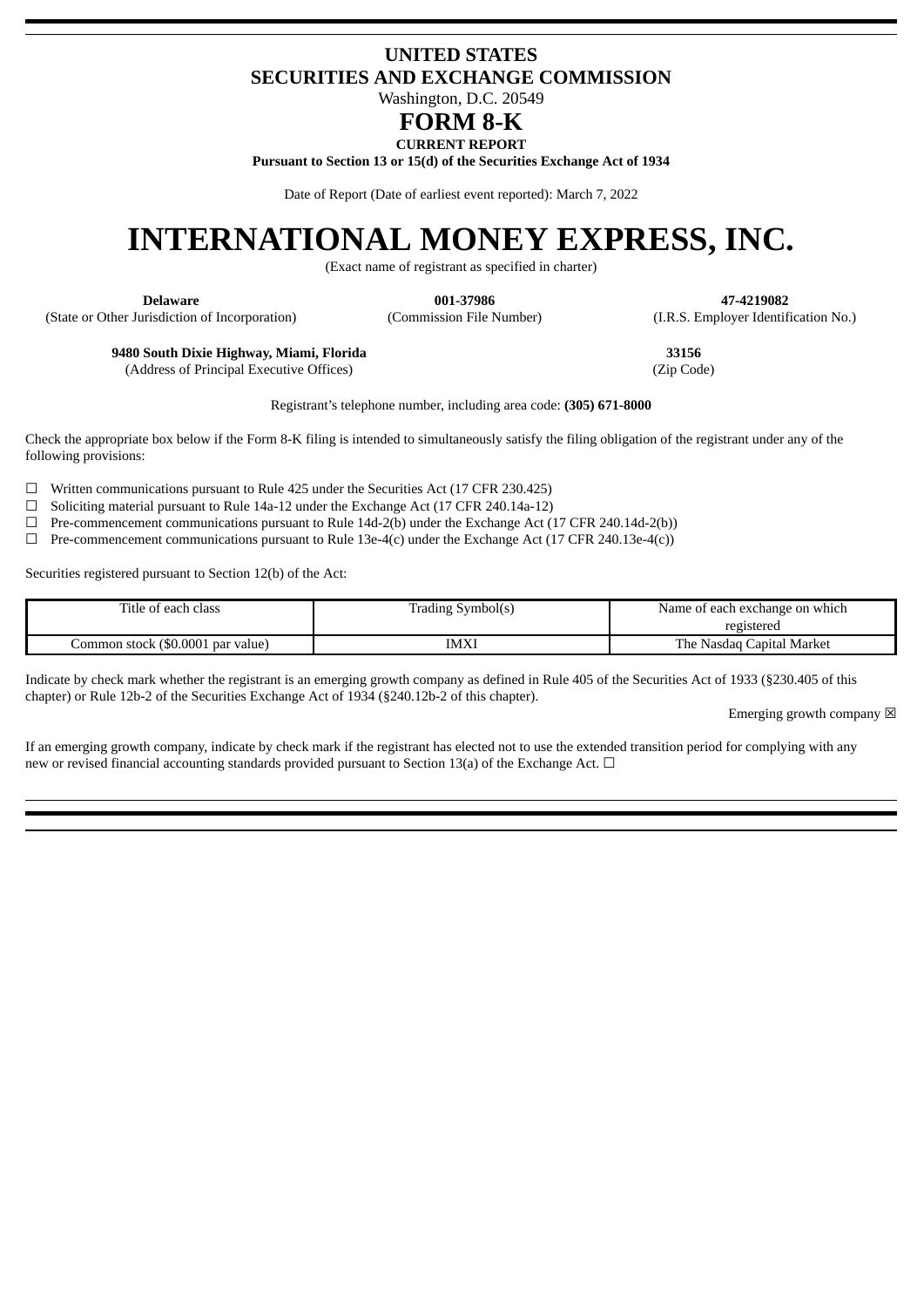# **Item 2.02. Results of Operations and Financial Condition.**

On March 7, 2022, International Money Express, Inc., a Delaware corporation (the "Company"), issued a press release announcing its financial results for the fiscal quarter and year ended December 31, 2021. A copy of the press release is furnished as Exhibit 99.1 to this Current Report on Form 8-K and is incorporated herein by reference.

In accordance with General Instruction B.2 of Form 8-K, the information in this Current Report on Form 8-K, including Exhibit 99.1, shall not be deemed to be "filed" for purposes of Section 18 of the Securities Exchange Act of 1934, as amended (the "Exchange Act"), or otherwise subject to the liabilities of that section, and shall not be incorporated by reference into any registration statement or other document filed under the Securities Act of 1933, as amended, or the Exchange Act, except as shall be expressly set forth by specific reference in such filing.

## **Item 9.01. Financial Statements and Exhibits.**

(d) Exhibits

Exhibit Description

No.

 $99.1*$  Press release, dated March 7, 2022, issued by International Money Express, Inc.

104\* Cover Page Interactive Data File (embedded within the Inline XBRL document)

\*Filed herewith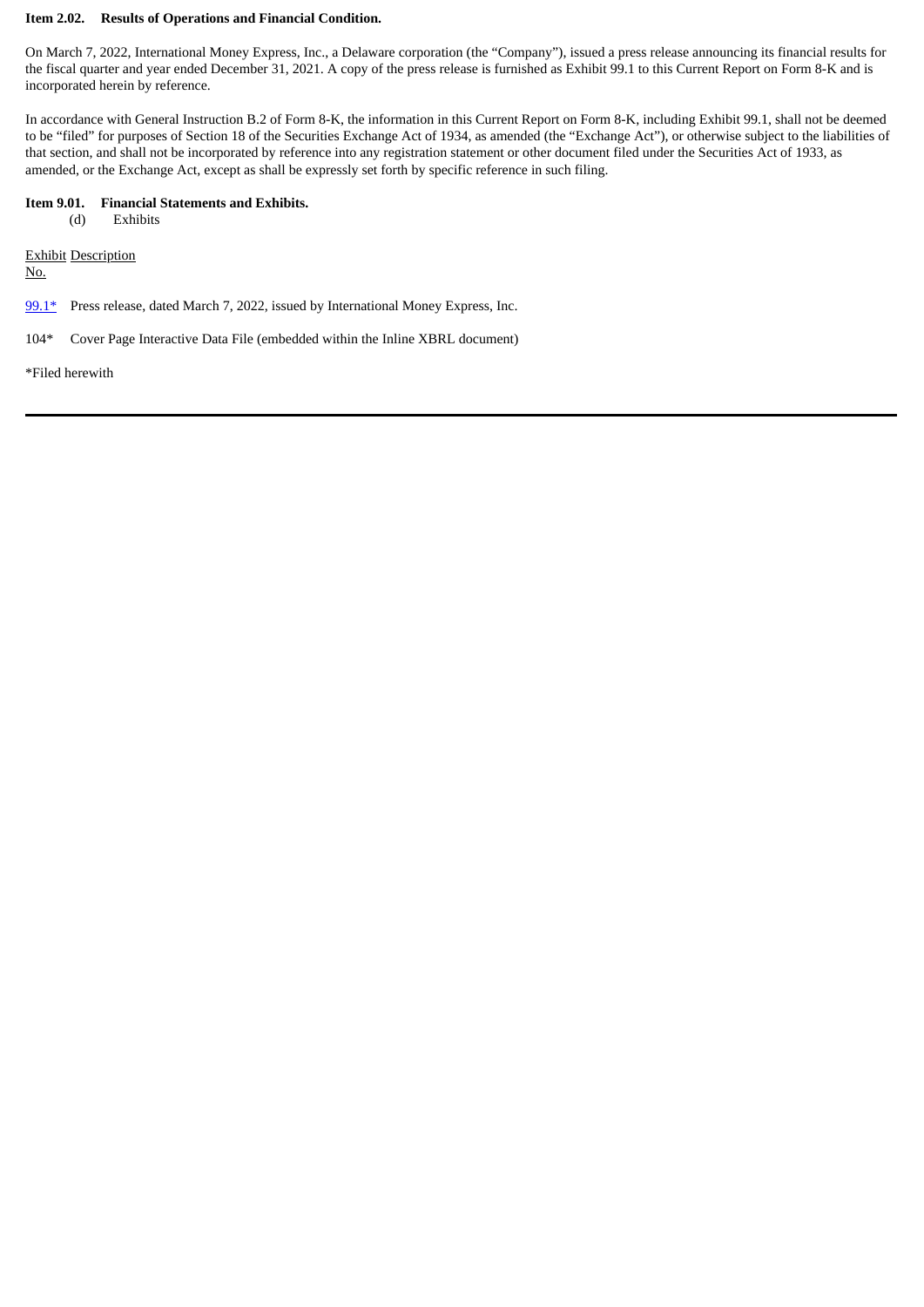# **SIGNATURE**

Pursuant to the requirements of the Securities Exchange Act of 1934, the registrant has duly caused this report to be signed on its behalf by the undersigned hereunto duly authorized.

INTERNATIONAL MONEY EXPRESS, INC.

Dated: March 7, 2022 **By:** /s/ Ernesto Luciano

Name: Ernesto Luciano Title: General Counsel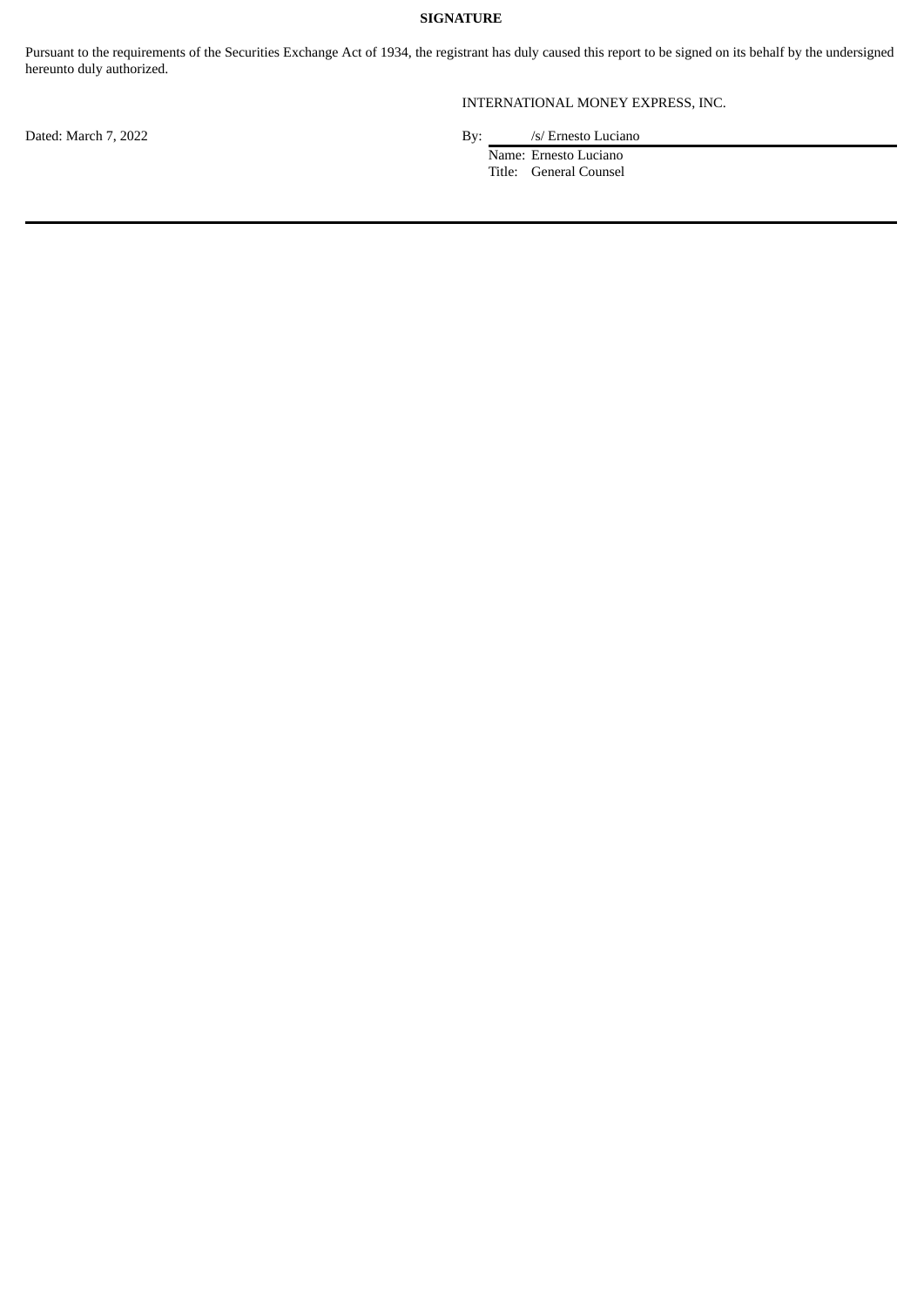<span id="page-3-0"></span>

# **International Money Express, Inc. Reports Record Transactions and Revenues for 2021 Fourth Quarter and Full Year**

## *Digital and Emerging Markets Helped Fuel Record Growth*

## *Company to Host Conference Call Today at 9 a.m. ET*

# *Fourth Quarter 2021 – Highlights compared with the prior-year period*

- *Record Revenues of \$127.2 million, an increase of 28.1%*
- *Net Income of \$13.1 million, an increase of 36.5%*
- *Diluted EPS of \$0.33, an increase of 32.0%*
- *Adjusted Net Income of \$15.9 million, an increase of 35.7%*
- *Adjusted Diluted EPS of \$0.40, an increase of 33.3%*
- *Adjusted EBITDA of \$23.8 million, an increase of 27.1%*
- *A 20.5% increase in the number of active customers; and a 76.3% increase in digital customers*

# *Full Year 2021 – Highlights compared with the prior-year period*

- *Record Revenues of \$459.2 million, an increase of 28.6%*
- *Record Net Income of \$46.8 million, an increase of 38.7%*
- *Diluted EPS of \$1.20, an increase of 36.4%*
- *Adjusted Net Income of \$57.5 million, an increase of 35.7%*
- *Adjusted Diluted EPS of \$1.47, an increase of 33.6%*
- *Adjusted EBITDA of \$86.7 million, an increase of 26.7%*
- *Net Free Cash Generated of \$47.6 million, an increase of 25.5%*

**MIAMI, (March 7, 2022)** – International Money Express, Inc. (NASDAQ: IMXI) ("Intermex" or the "Company"), a leading, omnichannel money remittance services company, today announced record financial results for the fourth quarter and full-year ended December 31, 2021. The Company will host a conference call to discuss its results at 9 a.m. ET today.

"Record results for the fourth quarter and the full year 2021 again reflected growth across all of our primary markets and our emerging geographies, as well as further advances in the digital sector, in which we believe Intermex has a significant and sustainable opportunity to gain market share," said Bob Lisy, Chairman, Chief Executive Officer, and President. "We believe our outstanding performance also is indicative of the Company's focus on world-class customer support and quality, along with our omnichannel strategy of meeting our customers where they are. Intermex is continuing to invest in growing its digital business and increasing digital transactions at a double-digit percentage rate. At the same time, we are investing in growing our agent base and retail business, with a goal of generating non-digital revenue growth at a double-digit-year-over-year percentage rate."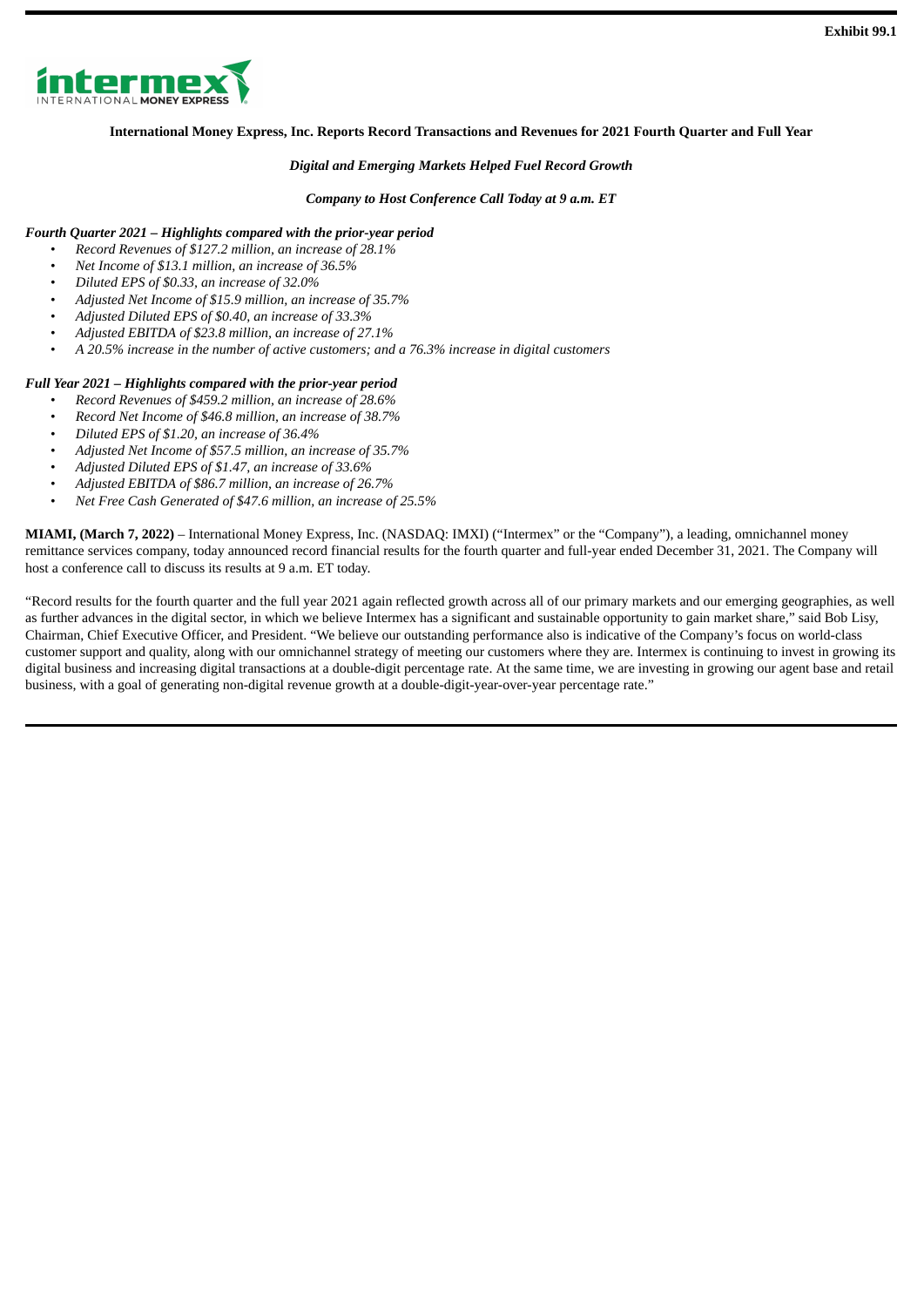"As the Company moves forward in 2022 and beyond, we see significant opportunities that we believe will further enhance shareholder value. Intermex expects to make additional, economically attractive investments in technology, people, and products to drive strong growth in digital and agent-based services and products. These initiatives should allow us to generate another year of double-digit percentage growth in revenues, net income, adjusted EBITDA, and net free cash generated," Lisy added.

# *Fourth Quarter Financial Results*

Intermex delivered its best quarter in the Company's history, with revenues of \$127.2 million, an increase of 28.1% over the prior-year period. These record revenues were due to an 11.7% increase in the number of agents, contributing to a 20.5% increase in unique customers to 2.8 million. These customers initiated a 25.1% increase in net money transfer transactions, including a 31.7% increase in emerging markets, to a record 11.1 million. A 95.7% increase in digital transactions initiated also contributed to this increase. This growth resulted in a 40.4% increase in the principal amount transferred to \$4.9 billion in the fourth quarter of 2021.

The Company reported net income of \$13.1 million in the 2021 fourth quarter, an increase of 36.5% over the prior-year period. Diluted earnings per share in the fourth quarter of 2021 were \$0.33, an increase of 32.0%, over the prior-year period. These increases primarily reflected higher revenues, along with lower depreciation and amortization expense and interest expense, partially offset by increases in service charges from agents and banks, salaries, general and administrative expenses, and income tax expense.

Adjusted net income for the fourth quarter of 2021 totaled \$15.9 million, an increase of 35.7%. Adjusted diluted earnings per share totaled \$0.40, an increase of 33.3% over the prior-year period, driven primarily by revenue growth, partially offset by increases in service charges from agents and banks, salaries, and general and administrative expenses, compared with the prior-year period.

Adjusted EBITDA in the 2021 fourth quarter increased 27.1% to \$23.8 million over the prior-year period, driven primarily by revenue growth, partially offset by increases in service charges from agents and banks, salaries, and general and administrative expenses.

#### *Full Year Financial Results*

Revenues for 2021 increased by 28.6% over the prior year to \$459.2 million. Driving that growth was an 11.7% increase in the number of agents, contributing to an 18.2% increase in unique customers to 4.7 million. Intermex customers initiated a 25.4% increase in net money transfer transactions, which included a 32.7% increase in emerging market transactions to a record 40.1 million. An 87.6% increase in digital transactions initiated also contributed to this growth. For the year, principal transferred increased 40.1% to \$17.3 billion for the full-year 2021.

The Company reported record net income of \$46.8 million in 2021, an increase of 38.7% over the prior year. Diluted earnings per share for the full year 2021 were \$1.20, an increase of 36.4% over the prior year, attributable to the annual effects of the same items noted for the fourth quarter.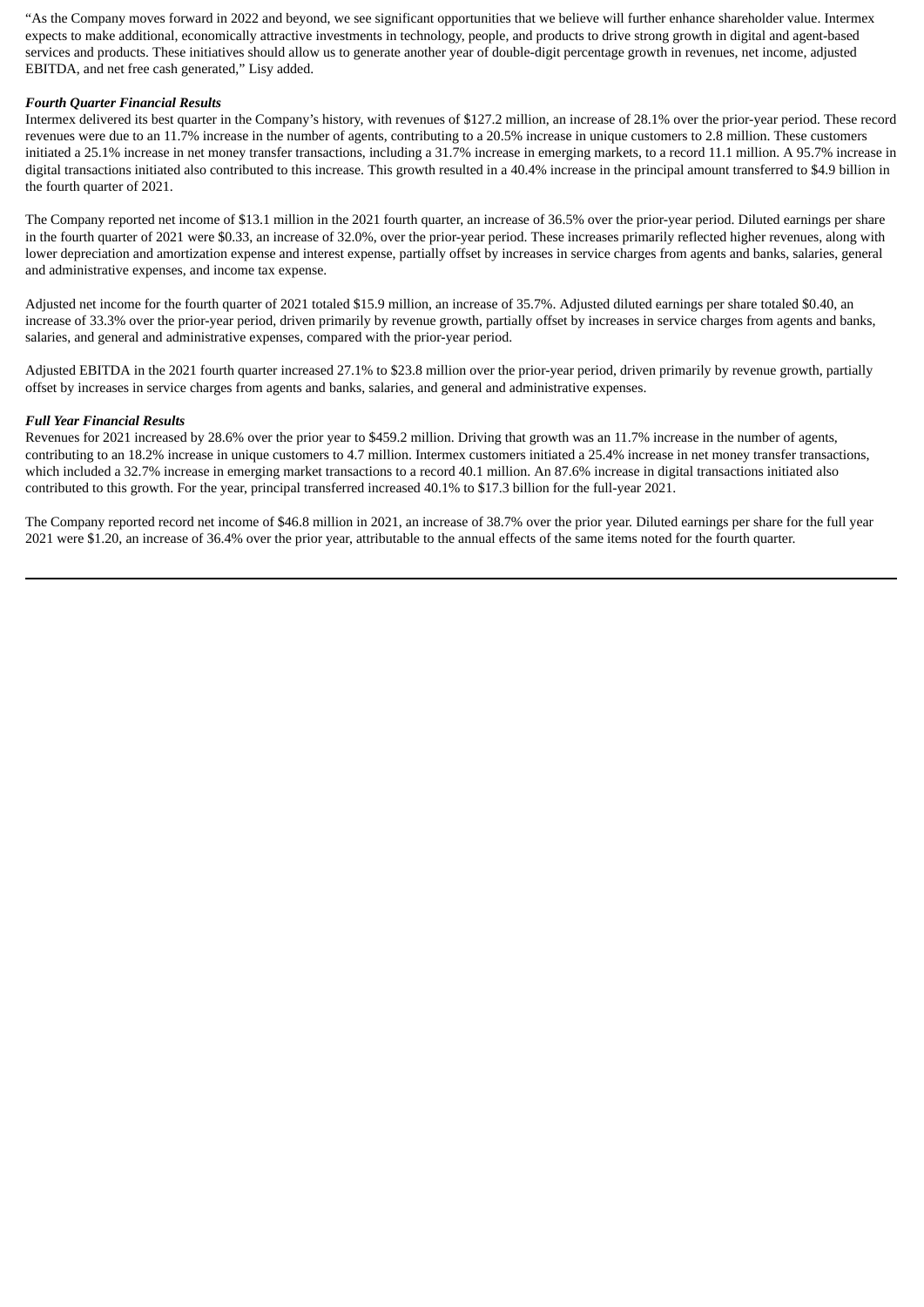Adjusted net income for the full year 2021 totaled \$57.5 million, an increase of 35.7%. Adjusted diluted earnings per share totaled \$1.47, an increase of 33.6%, compared with the prior year, attributable to the annual effects of the same items noted for the fourth quarter.

Adjusted EBITDA for the full year 2021 increased 26.7% over the prior year to \$86.7 million, attributable to the annual effects of the same items noted for the fourth quarter.

#### *Other Items*

The Company ended 2021 with \$132.5 million in cash, up from \$74.9 million in 2020. Additionally, Intermex had net free cash generated of \$47.6 million in 2021, up 25.5% from 2020. The Company repurchased approximately 271,000 shares of its common stock for \$4.4 million in the fourth quarter of 2021 and approximately 342,000 shares for \$5.6 million for the full year 2021, with \$34.4 million remaining under the Company's previously announced share repurchase authorization.

#### *2022 Guidance*

Fueled by continued strong growth in remittance transactions, Intermex expects to generate another year of double-digit revenue growth, increasing 17% - 19% to a range of \$537 million - \$546 million. As a result, the Company expects to generate 24% - 27% growth in net income to between \$58 million - \$59.5 million, to generate 15% - 18% growth in adjusted net income to between \$66 million - \$67.5 million, and expects adjusted EBITDA growth of 15% - 18% to between \$100 million - \$102 million.

#### *Non-GAAP Measures*

Adjusted Net Income, Adjusted Earnings per share, Adjusted EBITDA, Adjusted EBITDA Margin, and Net Free Cash Generated, each a Non-GAAP financial measure, are the primary metrics used by management to evaluate the financial performance of our business. We present these Non-GAAP financial measures because we believe they are frequently used by analysts, investors, and other interested parties to evaluate companies in our industry. Further, we believe they help highlight trends in our operating results, because certain of such measures exclude, among other things, the effects of certain transactions that are outside the control of management, while other measures can differ significantly depending on long-term strategic decisions regarding capital structure, the jurisdictions in which we operate and capital investments.

Adjusted Net Income is defined as Net Income adjusted to add back certain charges and expenses, such as non-cash amortization of certain intangibles resulting from push-down accounting, non-cash compensation costs, and other items outlined in the reconciliation tables below, as these charges and expenses are not considered a part of our core business operations and are not an indicator of ongoing future Company performance.

Adjusted Earnings per share are calculated by dividing Adjusted Net Income by GAAP weighted-average common shares outstanding (basic and diluted).

Adjusted EBITDA is defined as Net Income before depreciation and amortization, interest expense, income taxes, and also adjusted to add back certain charges and expenses, such as non-cash compensation costs and other items outlined in the reconciliation table below, as these charges and expenses are not considered a part of our core business operations and are not an indicator of ongoing future Company performance.

Adjusted EBITDA Margin is calculated by dividing Adjusted EBITDA by Revenues.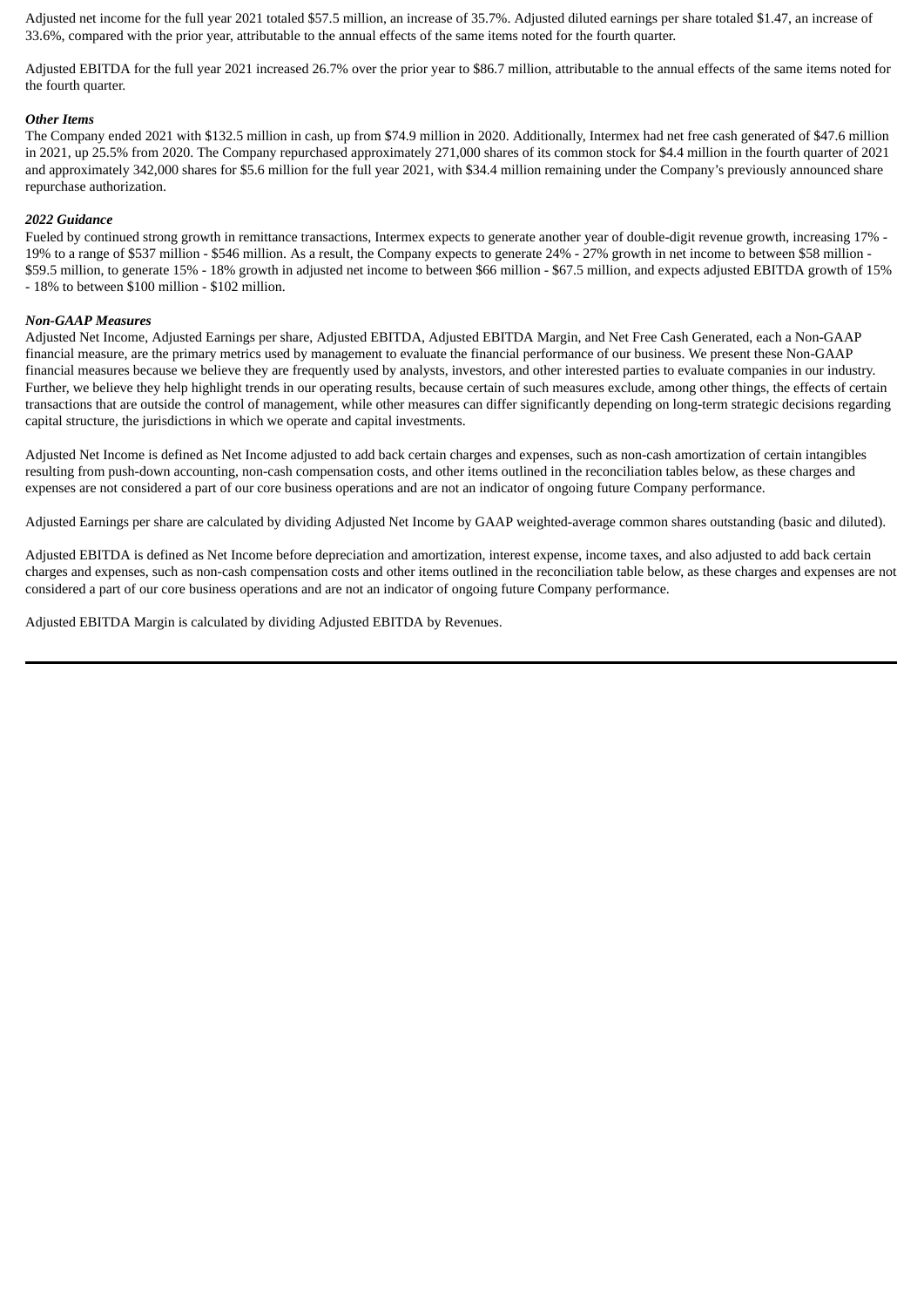Net Free Cash Generated is defined as Net Income before provision for credit losses and depreciation and amortization adjusted to add back certain noncash charges and expenses, such as non-cash compensation costs, and reduced by cash used in investing activities and servicing of our debt obligations.

Adjusted Net Income, Adjusted Earnings per share, Adjusted EBITDA, Adjusted EBITDA Margin, and Net Free Cash Generated are non-GAAP financial measures and should not be considered as an alternative to operating income or net income as a measure of operating performance or cash flows or as a measure of liquidity. Non-GAAP financial measures are not necessarily calculated the same way by different companies and should not be considered a substitute for or superior to U.S. GAAP.

Reconciliations of Net Income, the Company's closest GAAP measure, to Adjusted Net Income, Adjusted EBITDA and Net Free Cash Generated, as well as a reconciliation of Earnings per share to Adjusted Earnings per share and Net Income Margin to Adjusted EBITDA Margin, are outlined in the tables below following the unaudited condensed consolidated financial statements. A quantitative reconciliation of projected Adjusted Net Income and Adjusted EBITDA to the most comparable GAAP measure is not available without unreasonable efforts because of the inherent difficulty in forecasting and qualifying the amounts necessary under GAAP guidance for operating or other adjusted items including, without limitation, costs related to acquisitions and the registration of the Company's securities, and losses related to legal contingencies or disposal of assets.

#### **Investor and Analyst Conference Call / Presentation**

Intermex will host a conference call and webcast presentation at 9:00 a.m. Eastern Time today. The conference call can be heard by dialing: 1-877-423- 9813 (U.S.) or 1-201-689-8573 (outside the U.S.) ten minutes before the start of the call.

The conference call and accompanying slides will be available via webcast at https://investors.intermexonline.com. Registration for the event is required, so please register at least five minutes before the scheduled start time.

A webcast replay will be available approximately 2-4 hours after the conference call at https://investors.intermexonline.com/.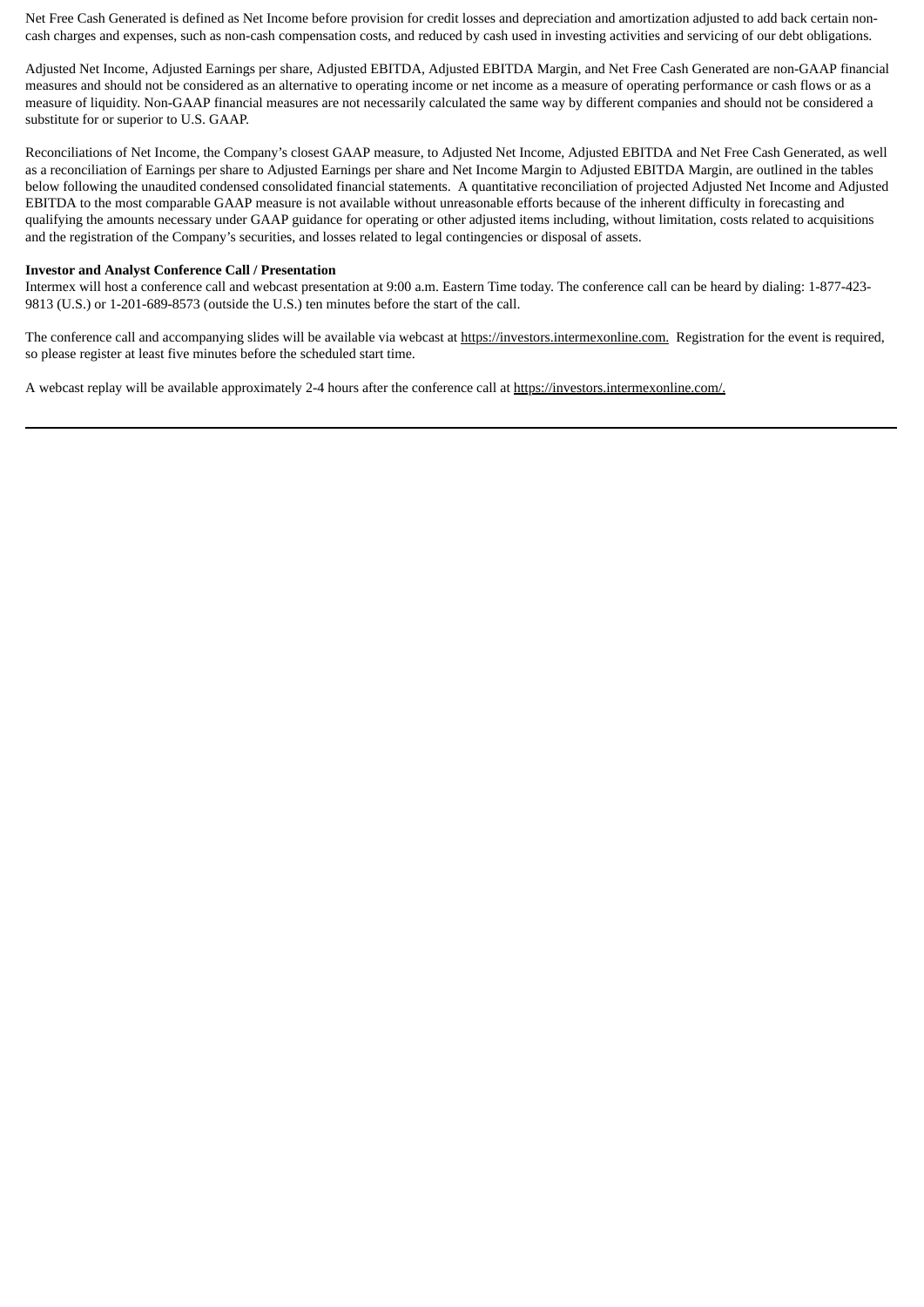#### **Safe Harbor Compliance Statement for Forward-Looking Statements**

This press release contains "forward-looking statements" within the meaning of the Private Securities Litigation Reform Act of 1995, as amended, which reflect our current views concerning certain events that are not historical facts but could affect our future performance, including but without limitation, statements regarding our plans, objectives, financial performance, business strategies, projected results of operations, and expectations for the Company. These statements may include and be identified by words or phrases, without limitation, such as "would," "will," "should," "expects," "believes," "anticipates," "continues," "could," "may," "might," "plans," "possible," "potential," "predicts," "projects," "forecasts," "intends," "assumes," "estimates," "approximately," "shall," "our planning assumptions," "future outlook," "currently," "target," "guidance" and similar expressions (including the negative and plural forms of such words and phrases). Our forward-looking statements are based largely on information currently available to our management and our current expectations, assumptions, plans, estimates, judgments, projections about our business and our industry, and macroeconomic conditions, and are subject to various risks, uncertainties, estimates, contingencies, and other factors, many of which are beyond our control, that could cause actual results to differ from those expressed or implied by the forward-looking statements and could materially adversely affect our business, financial condition, results of operations, cash flows and liquidity. Such factors include, among others, the public health conditions, responses thereto and the economic and market effects thereof; competition in the markets in which we operate; volatility in foreign exchange rates that could affect the volume of consumer remittance activity and/or affect our foreign exchange related gains and losses; our ability to maintain favorable agent relationships; credit risks from our agents and the financial institutions with which we do business; bank failures, sustained financial market illiquidity or financial institution illiquidity; new technology or competitors such as digital platforms; cyber-attacks or disruptions to our information technology, computer network systems, data centers and phone apps; our ability to satisfy our debt obligations and remain in compliance with our credit facility requirements; customer confidence in our brand and in consumer money transfers generally; our ability to maintain compliance with applicable regulatory requirements; international political factors, political stability, tariffs, border taxes or restrictions on remittances or transfers; currency restrictions and volatility in countries in which we operate or plan to operate; consumer fraud and other risks relating to the authenticity of customers' orders; changes in immigration laws and their enforcement; our ability to protect intellectual property rights; our ability to recruit and retain key personnel; and other factors, risks and uncertainties, including those described in the "Risk Factors" and other sections of periodic reports that we file with the Securities and Exchange Commission. Accordingly, we caution investors and all others not to place undue reliance on any forward-looking statements. Any forward-looking statement speaks only as of the date such statement is made and we undertake no obligation to update any of the forward-looking statements.

# **About International Money Express, Inc.**

Founded in 1994, Intermex applies proprietary technology enabling consumers to send money from the United States and Canada to 16 countries in Latin America, including Mexico and Guatemala, eight countries in Africa, and two countries in Asia. The Company provides the digital movement of money through a network of agent retailers in the United States and Canada; through Company-operated stores; digitally through our mobile app; and via the Company'swebsite. Transactions are fulfilled and paid through thousands of retail and bank locations in Latin America, Africa, and Asia. Intermex is headquartered in Miami, Florida, with international offices in Puebla, Mexico, and Guatemala City, Guatemala. For more information, visit www.intermexonline.com. For more information about Intermex, please visit www.intermexonline.com.

Mike Gallentine Vice President of Investor Relations mgallentine@intermexusa.com tel. 305-671-8005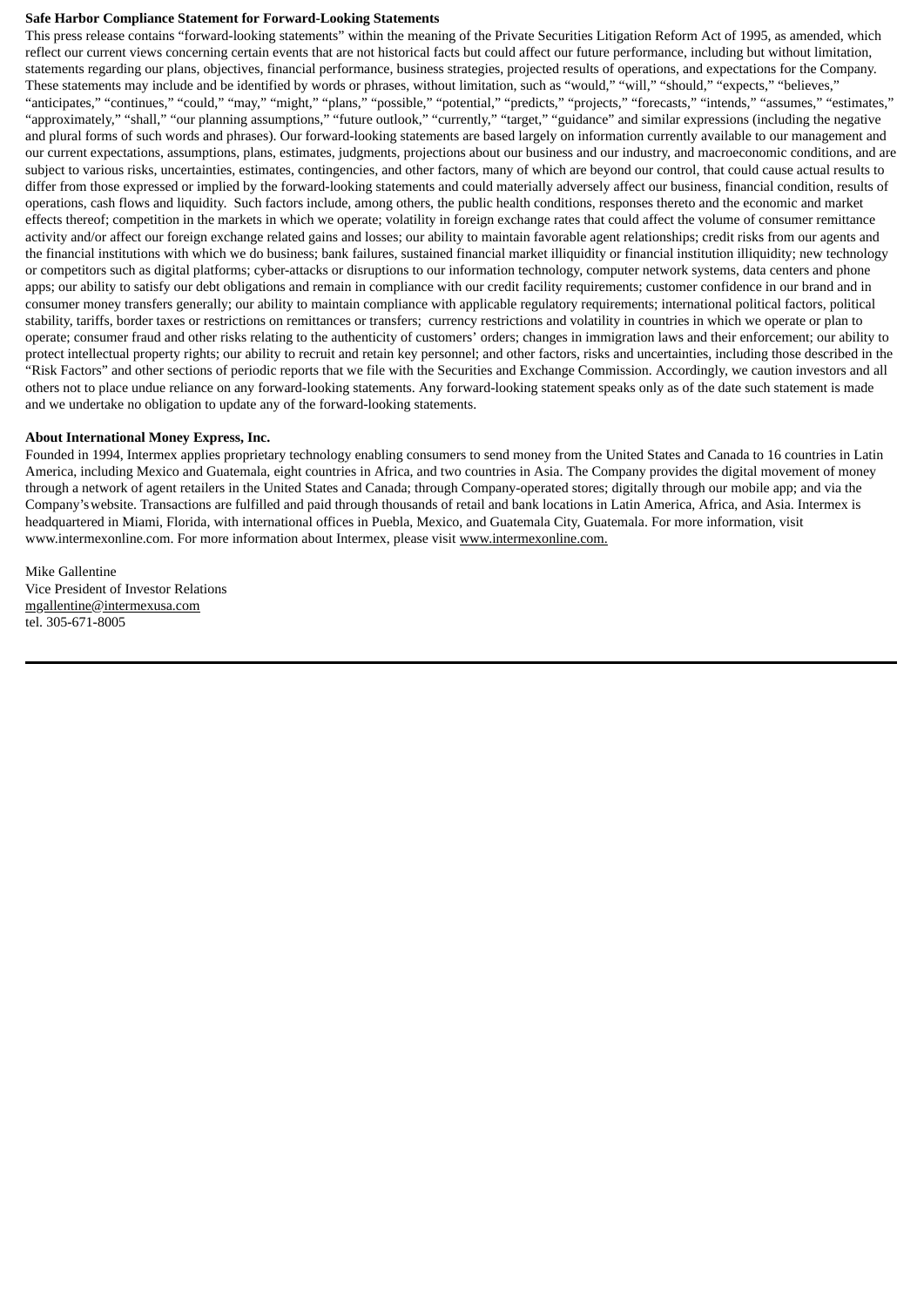# **Condensed Consolidated Balance Sheets**

|                                                                            |              | December 31. |                |         |
|----------------------------------------------------------------------------|--------------|--------------|----------------|---------|
| (in thousands of dollars)                                                  |              | 2021         |                | 2020    |
| <b>ASSETS</b>                                                              |              |              |                |         |
| Current assets:                                                            |              |              |                |         |
| Cash                                                                       | $\mathbb{S}$ | 132,474      | \$             | 74,907  |
| Accounts receivable, net of allowance of \$2,181 and \$1,503, respectively |              | 67,317       |                | 55,017  |
| Prepaid wires, net                                                         |              | 56,766       |                | 53,281  |
| Prepaid expenses and other current assets                                  |              | 6,988        |                | 3,521   |
| Total current assets                                                       |              | 263,545      |                | 186,726 |
| Property and equipment, net                                                |              | 17,905       |                | 13,021  |
| Goodwill                                                                   |              | 36,260       |                | 36,260  |
| Intangible assets, net                                                     |              | 15,392       |                | 20,430  |
| Other assets                                                               |              | 7,434        |                | 3,036   |
| <b>Total assets</b>                                                        | \$           | 340,536      | $\mathbb{S}$   | 259,473 |
| <b>LIABILITIES AND STOCKHOLDERS' EQUITY</b>                                |              |              |                |         |
| Current liabilities:                                                       |              |              |                |         |
| Current portion of long-term debt, net                                     | \$           | 3,882        | $\mathfrak{s}$ | 7,044   |
| Accounts payable                                                           |              | 23,151       |                | 12,771  |
| Wire transfers and money orders payable, net                               |              | 56,066       |                | 41,746  |
| Accrued and other liabilities                                              |              | 33,760       |                | 22,380  |
| <b>Total current liabilities</b>                                           |              | 116,859      |                | 83,941  |
| Long-term liabilities:                                                     |              |              |                |         |
| Long-term debt, net                                                        |              | 79,211       |                | 80,579  |
| Deferred tax liability, net                                                |              | 1,426        |                | 692     |
| Total long-term liabilities                                                |              | 80,637       |                | 81,271  |
| Stockholders' equity:                                                      |              |              |                |         |
| Total stockholders' equity                                                 |              | 143,040      |                | 94,261  |
| Total liabilities and stockholders' equity                                 | \$           | 340,536      | \$             | 259,473 |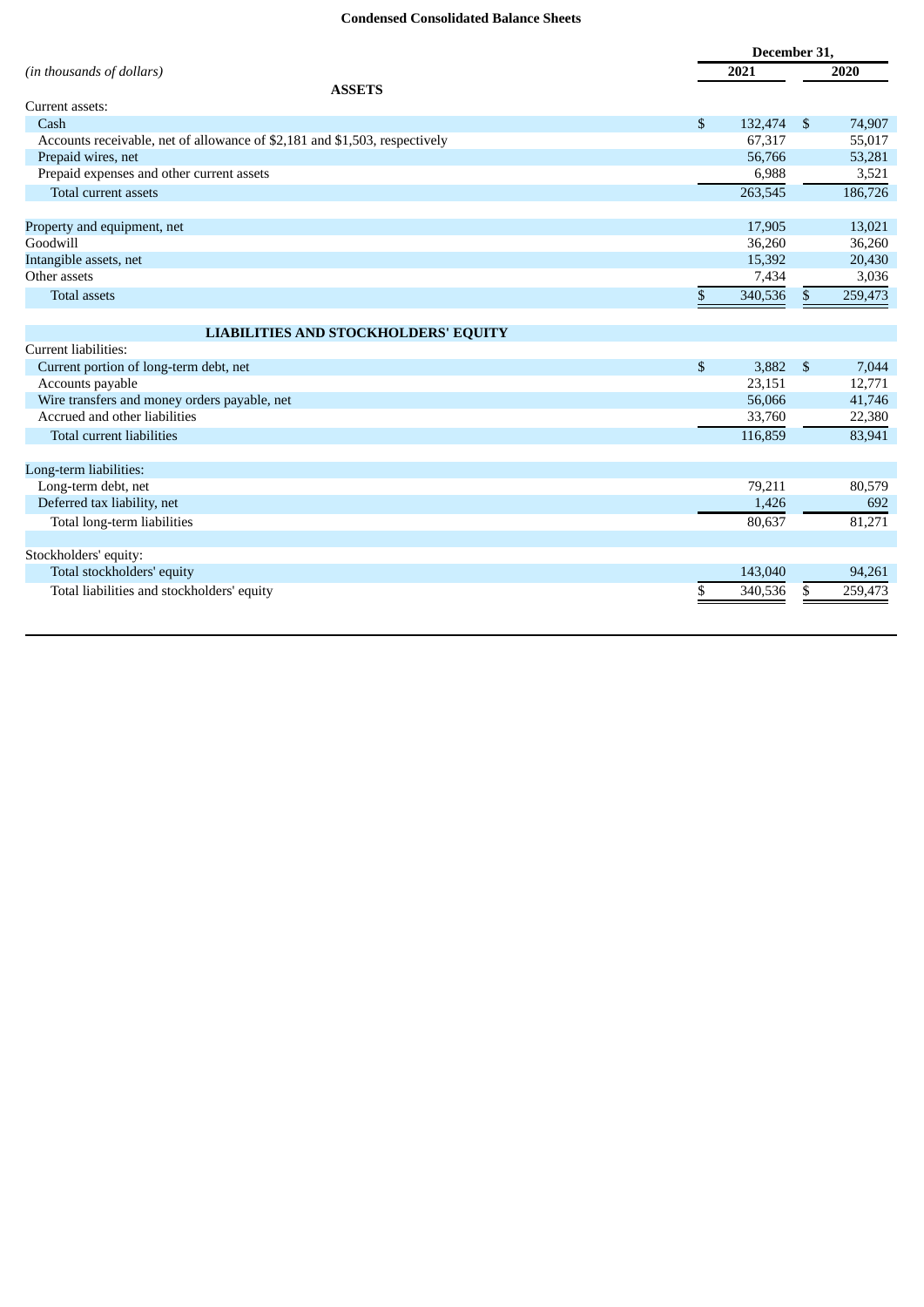# **Condensed Consolidated Statements of Income**

|                                                    | <b>Three Months Ended December 31,</b> |             |              | <b>Year Ended December 31,</b> |                           |            |                |            |                |            |
|----------------------------------------------------|----------------------------------------|-------------|--------------|--------------------------------|---------------------------|------------|----------------|------------|----------------|------------|
|                                                    |                                        | 2021        |              | 2020                           |                           | 2021       |                | 2020       |                | 2019       |
|                                                    |                                        | (Unaudited) |              |                                |                           |            |                |            |                |            |
| Revenues:                                          |                                        |             |              |                                |                           |            |                |            |                |            |
| Wire transfer and money order fees, net            | $\mathfrak{S}$                         | 108,832     | $\mathbb{S}$ | 85,375                         | \$                        | 393,241    | $\mathfrak{S}$ | 307,909    | $\mathfrak{S}$ | 273,081    |
| Foreign exchange gain, net                         |                                        | 17,485      |              | 13,253                         |                           | 62,832     |                | 46,763     |                | 44,268     |
| Other income                                       |                                        | 858         |              | 674                            |                           | 3,133      |                | 2,537      |                | 2,252      |
| Total revenues                                     |                                        | 127,175     |              | 99,302                         |                           | 459,206    |                | 357,209    |                | 319,601    |
| Operating expenses:                                |                                        |             |              |                                |                           |            |                |            |                |            |
| Service charges from agents and banks              |                                        | 84,806      |              | 66,194                         |                           | 307,458    |                | 238,597    |                | 212,670    |
| Salaries and benefits                              |                                        | 12,156      |              | 10,319                         |                           | 43,065     |                | 32,831     |                | 30,705     |
| Other selling, general and administrative expenses |                                        | 8,790       |              | 5,259                          |                           | 31,340     |                | 22,086     |                | 27,095     |
| Depreciation and amortization                      |                                        | 2,449       |              | 2,749                          |                           | 9,491      |                | 10,828     |                | 12,689     |
| Total operating expenses                           |                                        | 108,201     |              | 84,521                         |                           | 391,354    |                | 304,342    |                | 283,159    |
| Operating income                                   |                                        | 18,974      |              | 14,781                         |                           | 67,852     |                | 52,867     |                | 36,442     |
| Interest expense                                   |                                        | 976         |              | 1,533                          |                           | 4,537      |                | 6,566      |                | 8,510      |
| Income before income taxes                         |                                        | 17,998      |              | 13,248                         |                           | 63,315     |                | 46,301     |                | 27,932     |
| Income tax provision                               |                                        | 4,866       |              | 3,628                          |                           | 16,472     |                | 12,517     |                | 8,323      |
| Net income                                         | \$                                     | 13,132      | \$           | 9,620                          | \$                        | 46,843     | \$             | 33,784     | $\mathbb{S}$   | 19,609     |
| Earnings per common share:                         |                                        |             |              |                                |                           |            |                |            |                |            |
| <b>Basic</b>                                       | \$                                     | 0.34        | \$           | 0.25                           | \$                        | 1.22       | \$             | 0.89       | \$             | 0.52       |
| <b>Diluted</b>                                     | \$                                     | 0.33        | \$           | 0.25                           | $\boldsymbol{\mathsf{S}}$ | 1.20       | $\mathfrak{L}$ | 0.88       | $\sqrt{3}$     | 0.52       |
| Weighted-average common shares outstanding:        |                                        |             |              |                                |                           |            |                |            |                |            |
| <b>Basic</b>                                       |                                        | 38,608,869  |              | 38,119,709                     |                           | 38,474,040 |                | 38,060,290 |                | 37,428,345 |
| <b>Diluted</b>                                     |                                        | 39,236,948  |              | 38,692,964                     |                           | 39,103,450 |                | 38,358,171 |                | 37,594,158 |
|                                                    |                                        |             |              |                                |                           |            |                |            |                |            |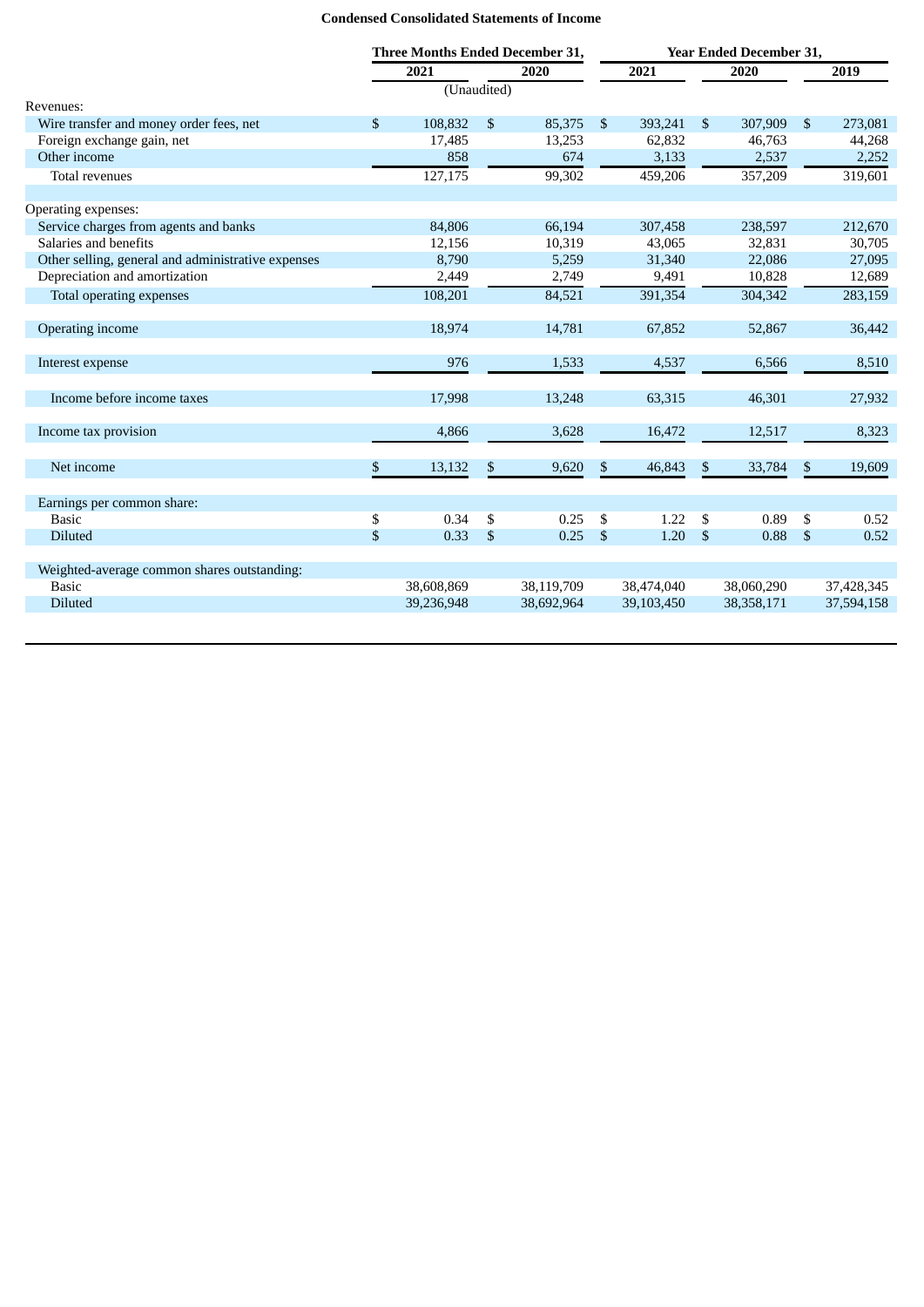# **Reconciliation from Net income to Adjusted Net income**

|                                               | <b>Three Months Ended December 31,</b> |             |              |        |               |         | <b>Year Ended December 31,</b> |             |     |         |
|-----------------------------------------------|----------------------------------------|-------------|--------------|--------|---------------|---------|--------------------------------|-------------|-----|---------|
| (in thousands of dollars)                     | 2021                                   |             | 2020         |        |               | 2021    |                                | 2020        |     | 2019    |
|                                               |                                        | (Unaudited) |              |        |               |         |                                | (Unaudited) |     |         |
| <b>Net income</b>                             | \$                                     | 13,132      | $\mathbf{s}$ | 9,620  | - \$          | 46,843  | - \$                           | 33,784 \$   |     | 19,609  |
| <b>Adjusted for:</b>                          |                                        |             |              |        |               |         |                                |             |     |         |
| Share-based compensation (a)                  |                                        | 1,219       |              | 1,028  |               | 4,601   |                                | 3,237       |     | 2,609   |
| Offering costs (b)                            |                                        |             |              | 30     |               |         |                                | 509         |     | 1,669   |
| TCPA settlement (c)                           |                                        |             |              | 2      |               |         |                                | 60          |     | 3,736   |
| Loss on bank closure (d)                      |                                        |             |              |        |               | 2,000   |                                | 252         |     |         |
| Transaction costs (e)                         |                                        | 1,006       |              |        |               | 1,006   |                                |             |     |         |
| Other employee severance (f)                  |                                        |             |              |        |               |         |                                |             |     | 172     |
| Other charges and expenses (g)                |                                        | 112         |              | 111    |               | 1,705   |                                | 637         |     | 305     |
| Amortization of certain intangibles (h)       |                                        | 1,263       |              | 1,710  |               | 5,052   |                                | 6,841       |     | 9,248   |
| Income tax benefit related to adjustments (i) |                                        | (842)       |              | (793)  |               | (3,738) |                                | (2,981)     |     | (4,789) |
| <b>Adjusted net income</b>                    |                                        | 15,890      | \$           | 11,708 | \$.           | 57,469  | \$                             | 42,339      | \$. | 32,559  |
|                                               |                                        |             |              |        |               |         |                                |             |     |         |
| Adjusted earnings per common share            | \$                                     | 0.41        | \$           | 0.31   | \$.           | 1.49    | \$.                            | 1.11        | .S  | 0.87    |
| Basic                                         |                                        |             | \$           |        |               |         |                                |             |     |         |
| <b>Diluted</b>                                | \$                                     | 0.40        |              | 0.30   | <sup>\$</sup> | 1.47    | \$                             | 1.10        | -S  | 0.87    |

(a) Represents shared-based compensation relating to equity awards were granted to employees and independent directors of the Company.

(b) Represents expenses incurred for professional and legal fees in connection with secondary offerings for the Company's common stock.

(c) Represents legal fees for the settlement of a class action lawsuit related to the Telephone Consumer Protection Act.

(d) Represents two separate losses during the three months ended September 30, 2021 and 2020, respectively related to the closure of financial institutions in Mexico.

(e) Represents professional and legal fees incurred in potential acquisitions.

(f) Represents severance costs related to managerial changes in connection with becoming a publicly-traded company in 2018.

(g) Represents primarily loss on disposal of fixed assets, including a write-off of software development expenditures in an amount of \$1.0 million during the year ended December 31, 2021 and foreign currency (gains) losses.

(h) Represents the amortization of certain intangible assets that resulted from the application of push-down accounting.

(i) Represents the current and deferred tax impact of the taxable adjustments to net income using the Company's blended federal and state tax rate for each period. Relevant tax-deductible adjustments include all adjustments to net income.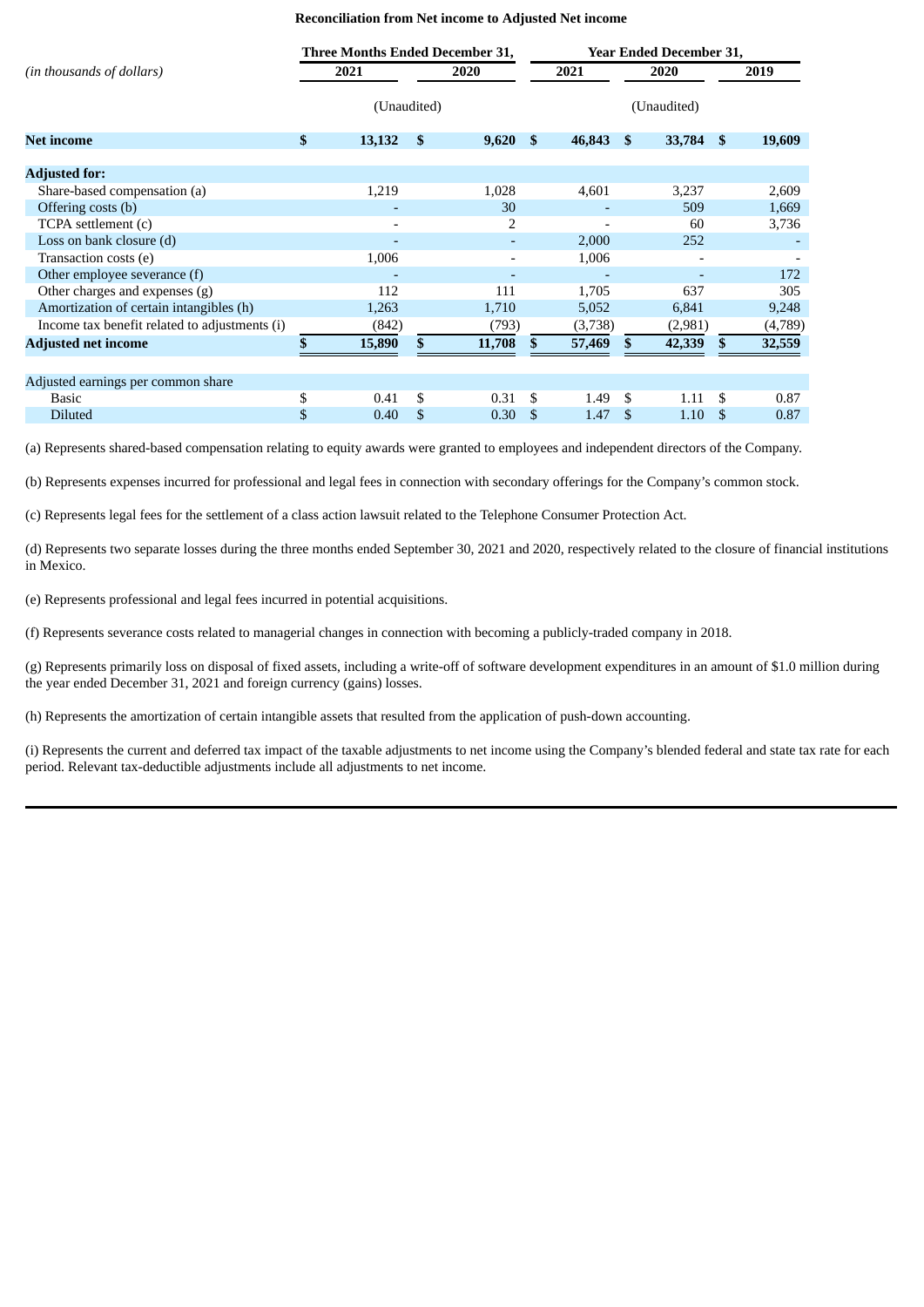# **Reconciliation from GAAP Basic Earnings per Share to Adjusted Basic Earnings per Share**

|                                                   | Three months ended December 31. |             |      |                          |      | <b>Year Ended December 31.</b> |            |  |  |  |
|---------------------------------------------------|---------------------------------|-------------|------|--------------------------|------|--------------------------------|------------|--|--|--|
|                                                   | 2021                            |             | 2020 |                          | 2021 |                                | 2020       |  |  |  |
|                                                   |                                 | (Unaudited) |      |                          |      | (Unaudited)                    |            |  |  |  |
| <b>GAAP Basic Earnings per Share</b>              | \$                              | 0.34        | -5   | 0.25                     | - \$ | 1.22                           | 0.89<br>-8 |  |  |  |
| Adjusted for:                                     |                                 |             |      |                          |      |                                |            |  |  |  |
| Share-based compensation                          |                                 | 0.03        |      | 0.03                     |      | 0.12                           | 0.09       |  |  |  |
| Offering costs                                    |                                 |             |      | <b>NM</b>                |      | $\overline{\phantom{0}}$       | 0.01       |  |  |  |
| <b>TCPA</b> settlement                            |                                 |             |      | <b>NM</b>                |      | ۰                              | NM         |  |  |  |
| Loss on bank closure                              |                                 |             |      | $\overline{\phantom{0}}$ |      | 0.05                           | 0.01       |  |  |  |
| <b>Transaction costs</b>                          |                                 | 0.03        |      | $\overline{\phantom{0}}$ |      | 0.03                           |            |  |  |  |
| Other charges and expenses                        |                                 | <b>NM</b>   |      | NM                       |      | 0.04                           | 0.02       |  |  |  |
| Amortization of certain intangibles               |                                 | 0.03        |      | 0.04                     |      | 0.13                           | 0.18       |  |  |  |
| Income tax benefit related to adjustments         |                                 | (0.02)      |      | (0.02)                   |      | (0.10)                         | (0.08)     |  |  |  |
| <b>Non-GAAP Adjusted Basic Earnings per Share</b> |                                 | 0.41        |      | 0.31                     |      | 1.49                           | 1.11       |  |  |  |

NM—Amount is not meaningful

The table above may contain slight summation differences due to rounding

# **Reconciliation from GAAP Diluted Earnings per Share to Adjusted Diluted Earnings per Share**

|                                                     | Three months ended December 31, |             |      |           |      | <b>Year Ended December 31,</b> |           |  |  |  |
|-----------------------------------------------------|---------------------------------|-------------|------|-----------|------|--------------------------------|-----------|--|--|--|
|                                                     | 2021                            |             | 2020 |           | 2021 |                                | 2020      |  |  |  |
|                                                     |                                 | (Unaudited) |      |           |      | (Unaudited)                    |           |  |  |  |
| <b>GAAP Diluted Earnings per Share</b>              | \$.                             | 0.33        | -8   | 0.25      | - \$ | 1.20<br>- \$                   | 0.88      |  |  |  |
| Adjusted for:                                       |                                 |             |      |           |      |                                |           |  |  |  |
| Share-based compensation                            |                                 | 0.03        |      | 0.03      |      | 0.12                           | 0.08      |  |  |  |
| Offering costs                                      |                                 |             |      | <b>NM</b> |      | $\overline{\phantom{0}}$       | 0.01      |  |  |  |
| <b>TCPA</b> settlement                              |                                 |             |      | <b>NM</b> |      | $\overline{\phantom{0}}$       | <b>NM</b> |  |  |  |
| Loss on bank closure                                |                                 |             |      |           |      | 0.05                           | 0.01      |  |  |  |
| <b>Transaction costs</b>                            |                                 | 0.03        |      |           |      | 0.03                           |           |  |  |  |
| Other charges and expenses                          |                                 | <b>NM</b>   |      | <b>NM</b> |      | 0.04                           | 0.02      |  |  |  |
| Amortization of certain intangibles                 |                                 | 0.03        |      | 0.04      |      | 0.13                           | 0.18      |  |  |  |
| Income tax benefit related to adjustments           |                                 | (0.02)      |      | (0.02)    |      | (0.10)                         | (0.08)    |  |  |  |
| <b>Non-GAAP Adjusted Diluted Earnings per Share</b> |                                 | 0.40        |      | 0.30      |      | 1.47                           | 1.10      |  |  |  |

NM—Amount is not meaningful

The table above may contain slight summation differences due to rounding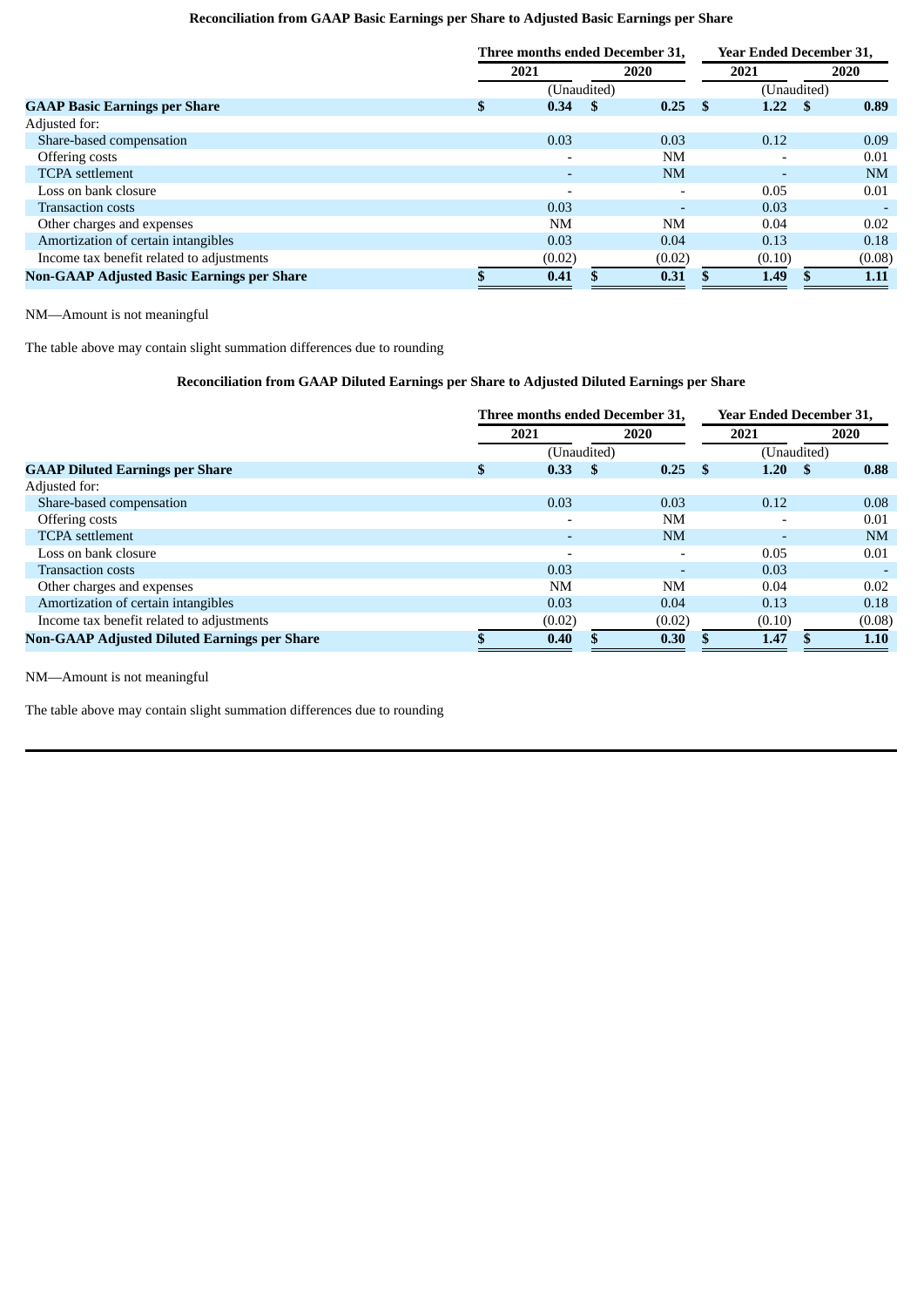## **Reconciliation from Net Income to Adjusted EBITDA**

|                                | <b>Three Months Ended December 31,</b> |                          |      |        | <b>Year Ended December 31,</b> |        |      |             |               |        |
|--------------------------------|----------------------------------------|--------------------------|------|--------|--------------------------------|--------|------|-------------|---------------|--------|
| (in thousands of dollars)      |                                        | 2021                     | 2020 |        | 2021                           |        | 2020 |             |               | 2019   |
|                                |                                        | (Unaudited)              |      |        |                                |        |      | (Unaudited) |               |        |
| <b>Net income</b>              | \$                                     | 13,132                   | - \$ | 9,620  | <sup>\$</sup>                  | 46,843 |      | 33,784      | <sup>\$</sup> | 19,609 |
| <b>Adjusted for:</b>           |                                        |                          |      |        |                                |        |      |             |               |        |
| Interest expense               |                                        | 976                      |      | 1,533  |                                | 4,537  |      | 6,566       |               | 8,510  |
| Income tax provision           |                                        | 4,866                    |      | 3,628  |                                | 16,472 |      | 12,517      |               | 8,323  |
| Depreciation and amortization  |                                        | 2,450                    |      | 2,749  |                                | 9,491  |      | 10,828      |               | 12,689 |
| <b>EBITDA</b>                  |                                        | 21,424                   |      | 17,530 |                                | 77,343 |      | 63,695      |               | 49,131 |
| Share-based compensation (a)   |                                        | 1,219                    |      | 1,028  |                                | 4,601  |      | 3,237       |               | 2,609  |
|                                |                                        |                          |      | 30     |                                |        |      | 509         |               | 1,669  |
| TCPA settlement (c)            |                                        |                          |      | 2      |                                |        |      | -60         |               | 3,736  |
| Loss on bank closure (d)       |                                        | $\overline{\phantom{0}}$ |      |        |                                | 2,000  |      | 252         |               |        |
| Transaction costs (e)          |                                        | 1,006                    |      |        |                                | 1,006  |      |             |               |        |
| Other charges and expenses (f) |                                        | 112                      |      | 111    |                                | 1,705  |      | 637         |               | 477    |
| <b>Adjusted EBITDA</b>         |                                        | 23,761                   |      | 18,701 |                                | 86,655 |      | 68,390      |               | 57,622 |

(a) Represents share-based compensation relating to equity awards were granted to employees and independent directors of the Company.

(b) Represents expenses incurred for professional and legal fees in connection with secondary offerings of the Company's common stock.

(c) Represents legal fees for the settlement of a class action lawsuit related to the Telephone Consumer Protection Act.

(d) Represents two separate losses during the three months ended September 30, 2021 and 2020, respectively related to the closure of financial institutions in Mexico.

(e) Represents professional and legal fees incurred in potential acquisitions.

(f) Represents primarily loss on disposal of fixed assets, including a write-off of software development expenditures in an amount of \$1.0 million during the year ended December 31, 2021 and foreign currency (gains) losses.

#### **Reconciliation from Net Income Margin to Adjusted EBITDA Margin**

|                               | <b>Three Months Ended December</b><br>31, |         | <b>Year Ended December 31,</b> |         |  |
|-------------------------------|-------------------------------------------|---------|--------------------------------|---------|--|
|                               | 2021                                      | 2020    | 2021                           | 2020    |  |
|                               | (Unaudited)                               |         | (Unaudited)                    |         |  |
| <b>Net Income Margin</b>      | 10.3%                                     | 9.7%    | $10.2\%$                       | 9.5%    |  |
| Adjusted for:                 |                                           |         |                                |         |  |
| Interest expense              | 0.8%                                      | 1.5%    | 1.0%                           | 1.8%    |  |
| Income tax provision          | 3.8%                                      | 3.7%    | 3.6%                           | 3.5%    |  |
| Depreciation and amortization | 1.9%                                      | 2.8%    | 2.1%                           | $3.0\%$ |  |
| <b>EBITDA</b>                 | 16.8%                                     | 17.7%   | 16.8%                          | 17.8%   |  |
| Share-based compensation      | 1.0%                                      | 1.0%    | 1.0%                           | $0.9\%$ |  |
| Offering costs                | $0.0\%$                                   | $0.0\%$ | $0.0\%$                        | $0.1\%$ |  |
| <b>TCPA</b> settlement        | $0.0\%$                                   | $0.0\%$ | $0.0\%$                        | $0.0\%$ |  |
| Loss on bank closure          | $0.0\%$                                   | $0.0\%$ | 0.4%                           | 0.1%    |  |
| <b>Transaction costs</b>      | 0.8%                                      | $0.0\%$ | 0.2%                           | $0.0\%$ |  |
| Other charges and expenses    | $0.1\%$                                   | 0.1%    | 0.4%                           | 0.2%    |  |
| <b>Adjusted EBITDA Margin</b> | 18.7%                                     | 18.8%   | 18.9%                          | 19.1%   |  |

The table above may contain slight summation differences due to rounding